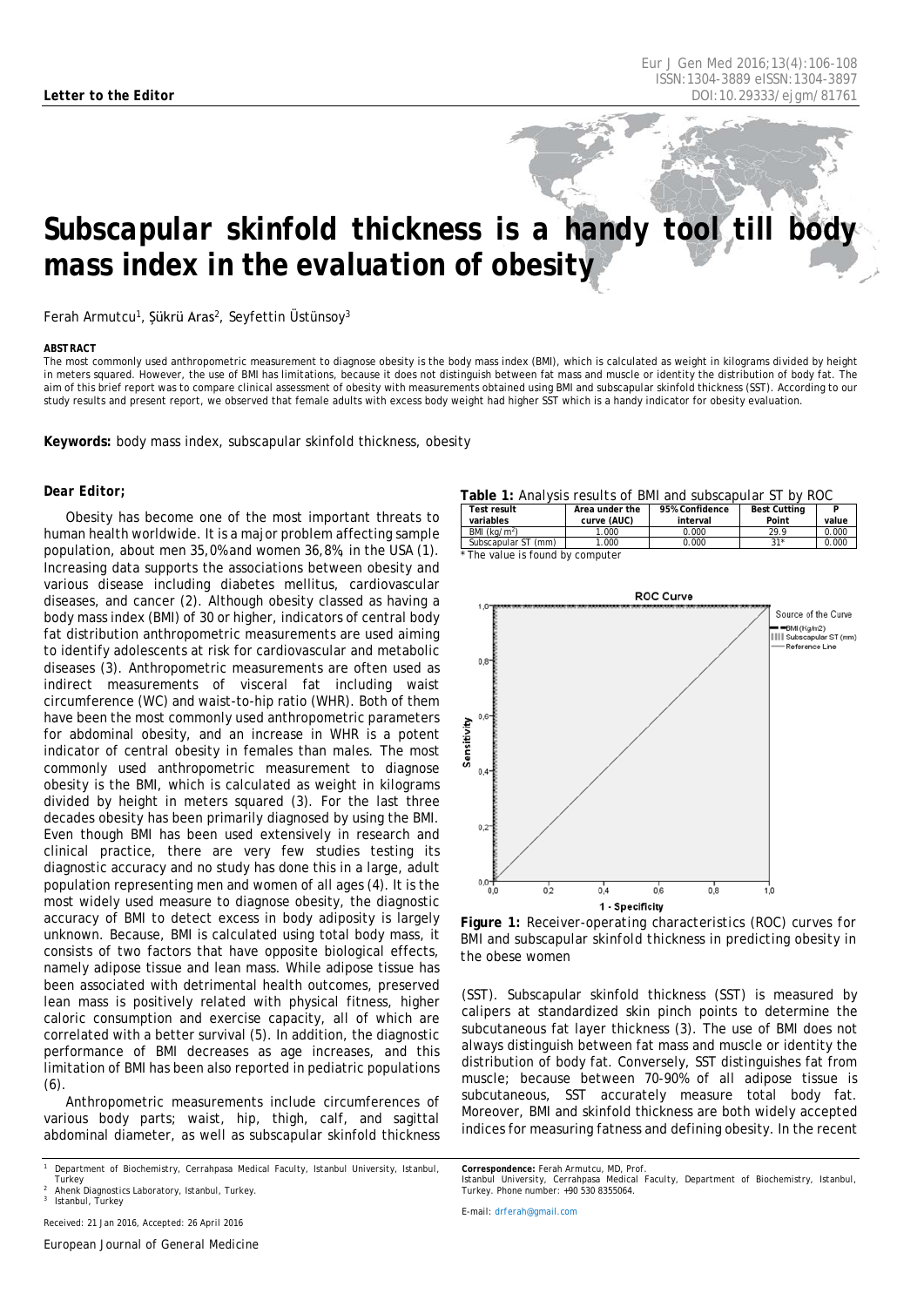**Table 2:** *According to IR, area under the curve and comparison of two parameters*

| Test result variables | Area<br>(AUC) | Std.<br>Error | Asymptotic<br>Sig | Asymptotic 95%<br>Confidence Interval |                |
|-----------------------|---------------|---------------|-------------------|---------------------------------------|----------------|
|                       |               |               |                   | Lower<br>Bound                        | Upper<br>Bound |
| BMI $(ka/m2)$         | 0.787         | 0.057         | 0.000             | 0.676                                 | 0.898          |
| Subscapular ST (mm)   | 0.836         | 0.050         | 0.000             | 0.737                                 | 0.934          |



**Figure 2:** *According to IR (HOMA index), ROC curves for BMI and Subscapular ST*

years trend has increased as parallel for both measurements (7).

Although, previous studies have highlighted the limitations of BMI, both in adults and in the growing child, incorporating skinfold measurements has been suggested in clinical practice (8). In one of those studies, Nooyens et al. (9) reported that adolescent sum of 4 SST were better predictors of adult body fatness than was adolescent BMI.

Receiver operating characteristic (ROC) analysis was used to show the change in sensitivity/1-specificity pairs according to changes in the cutoffs for BMI- and ST-obesity. The ROC analysis demonstrated the overall specific power of a diagnostic test over the whole range of test values. The area under the curve (AUC) is the measure of separability of two probability distributions (classifying functions): excellent for AUC values bigger than 0.9 (good 0.8; fair 0.7; poor 0.6) and fail for values

## **REFERENCES**

- 1. Yang L, Colditz GA. Prevalence of Overweight and Obesity in the United States, 2007-2012. JAMA Intern Med. 2015;175:1412-13.
- 2. Pi-Sunyer FX. The obesity epidemic: pathophysiology and consequences of obesity. Obes Res. 2002;Suppl2:97S-104S.
- 3. Aras S, Ustundag S, Armutcu F. Indices of Central and Peripheal Obesity; Anthropometric Measurement and Laboratory Parameters of Metabolic Syndrome and Thyroid Function. Balkan Med J. 2015;32:34-40.
- 4. Romero-Corral A, Somers VK, Sierra-Johnson J, et al. Accuracy of body mass index in diagnosing obesity in the adult general population. Int J Obes. 2008;32:959-66.
- 5. Adams KF, Schatzkin A, Harris TB, et al. Overweight, obesity, and mortality in a large prospective cohort of persons 50–71 years old. N Engl J Med. 2006;355:763-8.

**Table 3:** *Comparison of BMI and subscapular ST Pearson correlation coefficients in terms of some metabolic laboratory variables*

|                 | <b>BMI</b>  | Subscapular ST |
|-----------------|-------------|----------------|
| HOMA-IR         | r: 0.277    | r:0.368        |
|                 | p: 0.020    | p:0.002        |
| Triglyceride    | r: 0.453    | r: 0.473       |
|                 | p: 0.001    | p: 0.001       |
| HDL-Cholesterol | $r: -0.389$ | $r: -0.489$    |
|                 | p: 0.001    | p: 0.001       |
| Fasting glucose | r:0.346     | r:0.418        |
|                 | p:0.003     | p:0.001        |
| Fasting insulin | r:0.290     | r: 0.379       |
|                 | p:0.015     | p:0.001        |
| Uric acid       | r: 0.289    | r: 0.323       |
|                 | p: 0.015    | p: 0.006       |

smaller than 0.6. It is reported that BMI and WC had a good power in the diagnosis of obesity (10). However, interestingly, in our recent study (3), consisted of 20 healthy and 50 obese women participants, the AUC value for the presence of obesity was found to be 100% due to BMI (Figure 1 and Table 1).

As the AUC value for subscapular SST was also 100%; logistic regression analysis was performed via the forward stepwise (likelihood ratio) method using both variables together. SST can be said to be more effective according to the results of Computer SPSS program (Figure 2 and Table 2).

Moreover, it was found that; first HOMA-IR and many metabolic biomarkers (e.g. glucose, triglyceride and uric acid) exhibit a more significant relationship with SST when metabolic syndrome laboratory variables frequently seen in the obese were compared with BMI and SST (Table 3).

As a result, according to our study results and present report, we observed that female adults with high body fatness had higher SST which is a key predictor of health risk. Therefore, the measurement of adult women SST would yield a simple risk indicator for high adult body fatness, as much as the measurement of BMI. Although our observation does not take the position that SST is superior to BMI as a measure of obesity in the women subjects, an examination of trends in obesity based on the only alternative measure of fatness that is consistently available -skinfold thickness- is worthwhile. Therefore, SST may be useful screening tool to determine which female subjects are at increased risk of becoming adults with obesity. Still, appropriate cut-off values for SST still need to be assessed in larger populations.

## **DISCLOSURE STATEMENT**

The authors declared no conflict of interest.

- 6. Mei Z, Grummer-Strawn LM, Pietrobelli A, et al. Validity of body mass index compared with other bodycomposition screening indexes for the assessment of body fatness in children and adolescents. Am J Clin Nutr. 2002;75:978-985.
- 7. Burkhauser RV, Cawley J, Schmeiser MD. The timing of the rise in U.S. obesity varies with measure of fatness. Econ Hum Biol. 2009;7:307-318.
- 8. Okorodudu DO, Jumean MF, Montori VM, et al. Diagnostic performance of body mass index to identify obesity as defined by body adiposity: a systematic review and meta-analysis. Int J Obes. 2010;34:791-9.
- 9. Nooyens AC, Koppes LL, Visscher TL, et al. Adolescent skinfold thickness is a better predictor of high body fatness in adults than is body mass index: the Amsterdam Growth and Health Longitudinal Study. Am J Clin Nutr. 2007;85:1533-9.